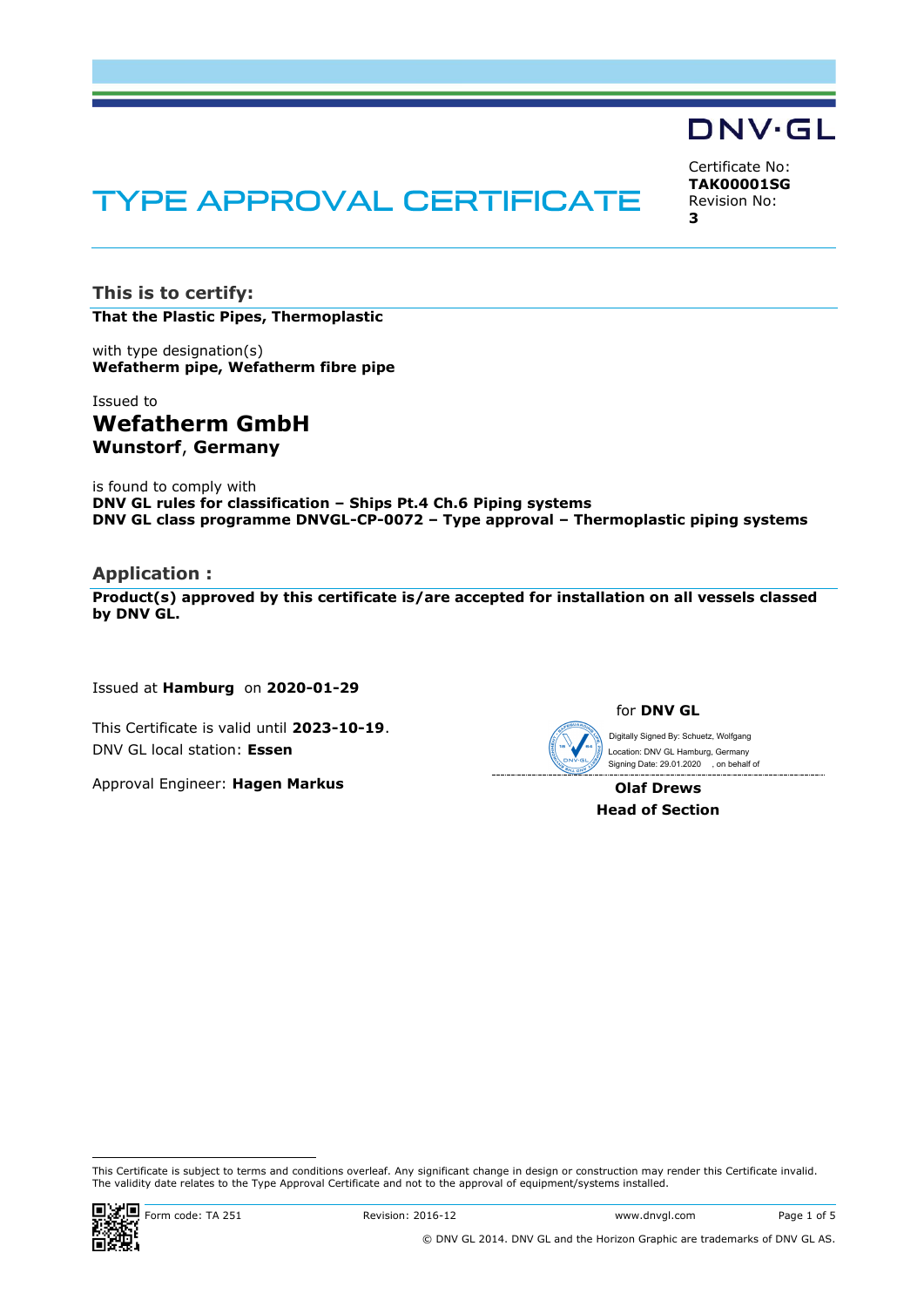## **Product description**

Thermoplastic piping system made of Polypropylene - PP-R. Joining of pipes and fittings by socket fusion or butt fusion. Design standard DIN EN ISO 15874.

Detailed dimensions of components, design and installation requirements as per Wefatherm manual " Specialist Water Supply Systems – PP-R pipe system ", 2017.

# **Technical Data**

## **Pipes**

| Wefatherm Standard - SDR 6 (PN20) |      |     |     |     |     |      |      |      |      |      |
|-----------------------------------|------|-----|-----|-----|-----|------|------|------|------|------|
| Outer diameter<br>(O.D.) mm       | 20   | 25  | 32  | 40  | 50  | 63   | 75   | 90   | 110  | 125  |
| Wall thickness<br>(s) mm          | 3.4  | 4.2 | 5.4 | 6.7 | 8.3 | 10.5 | 12.5 | 15.0 | 18.3 | 20.8 |
| External pressure<br>rating       | None |     |     |     |     |      |      |      |      |      |

| Wefatherm Fiber - SDR 7.4 (PN16)    |     |     |     |     |     |     |      |      |      |      |
|-------------------------------------|-----|-----|-----|-----|-----|-----|------|------|------|------|
| Outer diameter<br>$(0.D.)$ mm       | 20  | 25  | 32  | 40  | 50  | 63  | 75   | 90   | 110  | 125  |
| Wall thickness<br>(s) mm            | 2.8 | 3.5 | 4.4 | 5.5 | 6.9 | 8.6 | 10.3 | 12.3 | 15.1 | 17.1 |
| External pressure<br>None<br>rating |     |     |     |     |     |     |      |      |      |      |

| Fittings <sup>1</sup> | Socket, electrofusion coupler, reducer, tee 90°, tee reduced, bends 90°, elbows 90°,<br>elbows 45°, cross, end caps, flange sleeve, stub end, transition round and hexagon female,<br>transition elbows, back plate elbows, transition tee female, union brass female, pipe<br>connection brass nut female, weld in saddles. |
|-----------------------|------------------------------------------------------------------------------------------------------------------------------------------------------------------------------------------------------------------------------------------------------------------------------------------------------------------------------|
| Tools                 | Manual welding devices, socket and butt- welding machine, electrofusion welding machine,<br>tools for welding and pipe finishing.                                                                                                                                                                                            |

## **Permissible service pressure and temperature limits**

## **According to standard ISO 15874 – Plastic piping systems for hot and cold water installations – Polypropylene (PP)**

| Class <sup>1</sup>                         | $0^{\circ}$ C up to<br>$20^{\circ}$ C | Class 1 | Class 2 | Class <sub>4</sub> | Class 5 |
|--------------------------------------------|---------------------------------------|---------|---------|--------------------|---------|
| Wefatherm PP-R pipe<br>SDR 6 (bar)         | 10                                    | 10      |         | 10                 |         |
| Wefatherm PP-R fiber pipe<br>SDR 7.4 (bar) | 10                                    | 8       | 6       | 10                 |         |

**Notes**

**<sup>1</sup>** Class 1 hot water supply 60°C - Class 2 hot water supply 70°C - Class 4 low temperature heating up to 60°C - Class 5 high temperature heating up to 80°C.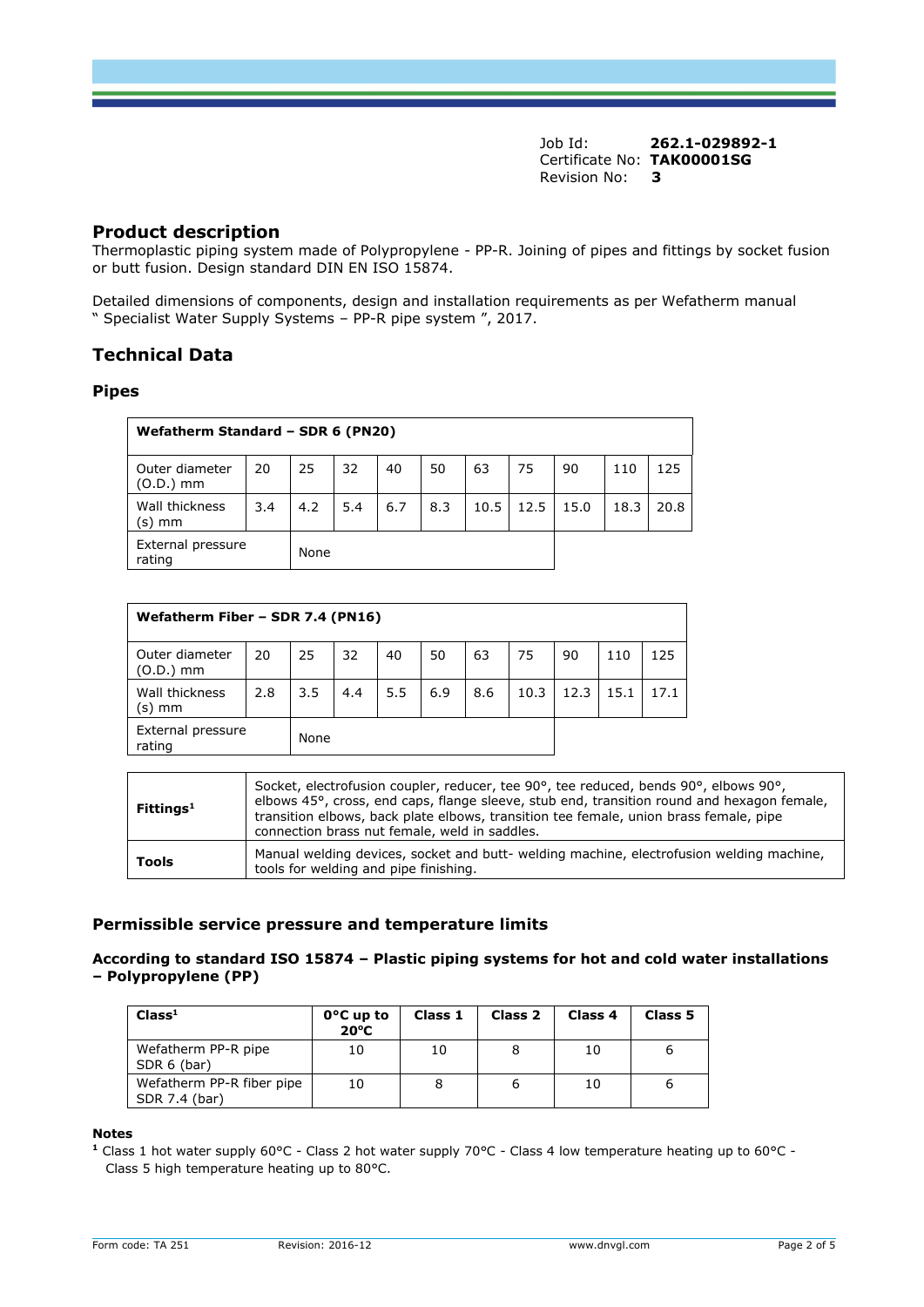# **Application/Limitation**

The WEFATHERM Standard and Fiber pipes and fittings are type approved for application in piping systems as specified in the below table.

Approved installation locations are open decks (protected installation), cofferdams, void spaces, pipe tunnels and ducts. Installation in other locations is subject to case by case approval.

The piping systems is not approved for installation in tanks and systems with vacuum.

| Media<br>Item                    |    | <b>Piping system</b>                                                                                      |  |  |  |  |  |
|----------------------------------|----|-----------------------------------------------------------------------------------------------------------|--|--|--|--|--|
| Freshwater                       |    |                                                                                                           |  |  |  |  |  |
| Non-essential systems            | 22 | Potable hot and cold water piping systems<br>including bunkerlines.<br>Wash water and warm water heating. |  |  |  |  |  |
| Sanitary and drains and scuppers |    |                                                                                                           |  |  |  |  |  |
| Sanitary drains (internal)<br>24 |    | Sewage piping systems                                                                                     |  |  |  |  |  |

Reference DNVGL Rules Pt.4, Ch.6, Section 2 – 1.7 Plastic pipes "Table 1- Fire endurance requirements matrix".

## **Extent of Type Tests applicable to piping system dependent on application Fire endurance level**

The WEFATHERM Standard and Fiber pipes including fittings are not tested with respect to Fire endurance characteristics.

#### **Flame spread**

Surface flame spread characteristic is not confirmed.

#### **Smoke and toxicity**

The Wefatherm piping systems are not type tested with respect to smoke generation and toxic products in fire as defined in IMO FTP Code, Annex 2 - 2.2.

#### **Electrical conductivity**

Not applicable.

#### **Passenger vessels**

For application on passenger vessels additional requirements specified in the Rules and Regulations of the appropriate flag state authority may have to be observed.

## **Installation**

For the design and installation of the piping system the instructions specified in the Wefatherm manual " Specialist Water Supply Systems – PP-R pipe system", 2017 are to be observed.

In addition the installation requirements specific to the ship as specified by the ship yard as well as DNVGL Rules Pt.4, Ch.6, Section 9 and 10 are to be observed.

The Wefatherm PP-R piping systems are not approved for installation in gas hazardous area, penetration of water tight bulkheads and installation within tanks.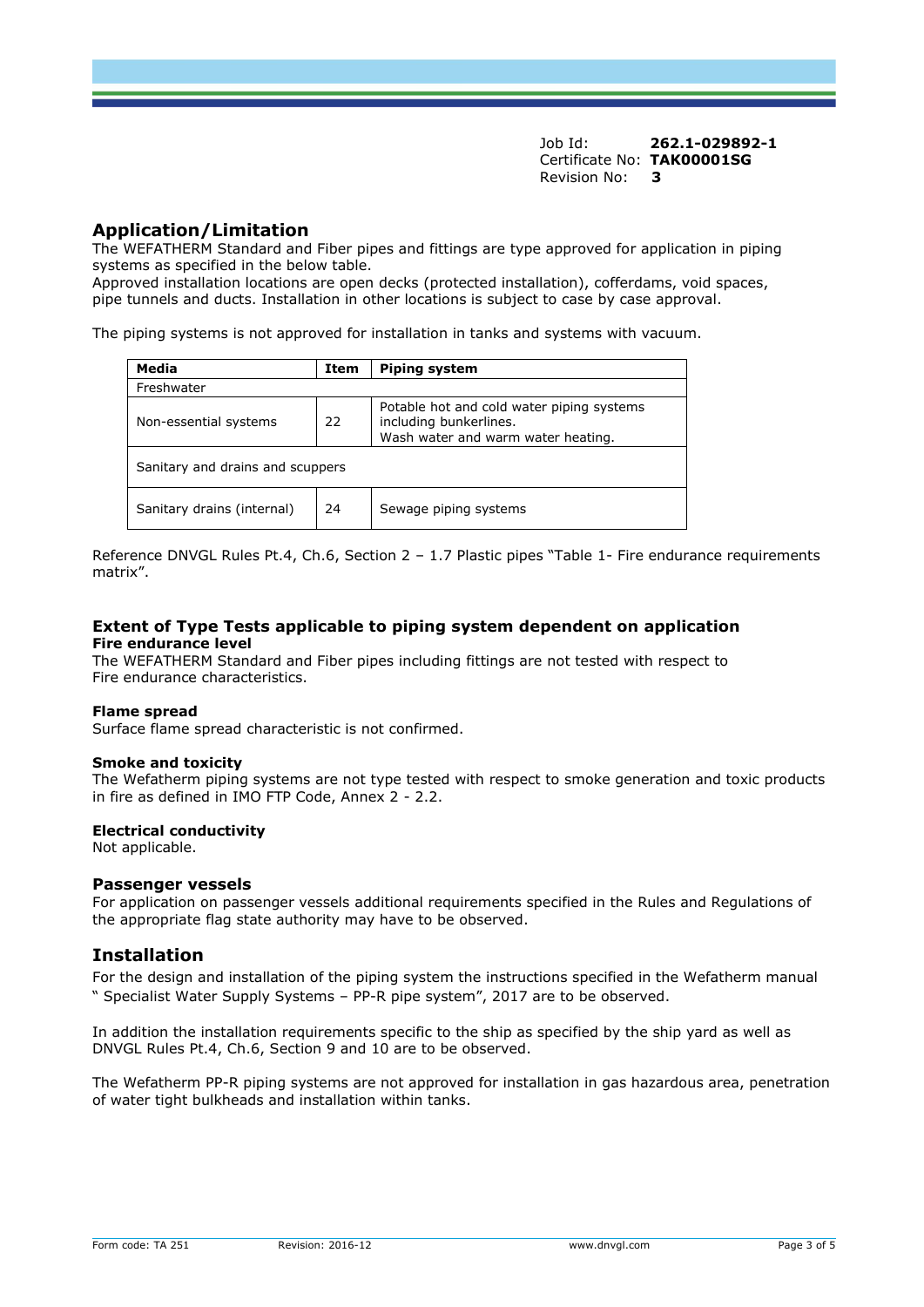# **Type Approval documentation**

#### **Actual TAK00001SG**

Long-term pressure tests

| SKZ 84630/09-II                             | Pipes    | 2010-11-10 |                       |            |
|---------------------------------------------|----------|------------|-----------------------|------------|
| SKZ 86343/09                                | Joints   | 2009-03-16 |                       |            |
| SKZ 86343/09-I                              | and      | 2009-07-07 |                       |            |
| SKZ 86346/12                                | Fittings | 2013-01-28 |                       |            |
| SKZ 110653/14                               | Pipes    | 2015-10-05 |                       |            |
| Wefatherm Fertigungsprüfung DIN EN ISO 1167 |          |            | Fiber pipe- SDR 7,4   | 2014-06-01 |
| 1h, 22h, 165h                               |          |            | Standard pipe - SDR 6 |            |

Burst pressure tests witnessed by DNV GL surveyor:

| Test report no. | Date       | Type                             | O.D.      | TP    |  |
|-----------------|------------|----------------------------------|-----------|-------|--|
| 2019040057/000  |            | PP-R, SDR6 - Pipe spool          | 20/25/32  | 80bar |  |
| 2019040058/000  |            |                                  | 40/50/63  |       |  |
| 2019040059/003  |            | PP-R-Faser, SDR 7,4 - Pipe spool | 20/25/32  | 64bar |  |
| 2019040060/000  | 2019-04-25 |                                  | 40/50/63  |       |  |
| 2019040061/000  |            | PP-R, SDR6 - Pipe spool          | 75/90/110 | 80bar |  |
| 2019040062/000  |            | PP-R-Faser, SDR 7,4 - Pipe spool | 75/90/110 | 64bar |  |
| 2019040063/001  |            | PP-R, SDR6 - Pipe spool          | 125       | 80bar |  |
| 2019040064/000  |            | PP-R-Faser, SDR 7,4 - Pipe spool | 125       | 64bar |  |

- Production control reports "Fertigungsprüfung":

- PP-R Faser-Rohr SDR 7,4 Charge 1-863, Charge 22598
- PP-R Rohr SDR6, Charge 1-865
- Asbestos free declaration confirmed by application form for type approval, 2018-09-28
- DNVGL Assessment report Wefatherm GmbH, Wunstorf dated 2019-04-12
- WEFATHERM individual quality plan "Fertigungsprüfung" generated from data base.
- SKZ Inspection reports:

| 155218/2.1/131130 | Fittings PP-R              | 25       |                   | 1 2 <sup>nd</sup> half-year |
|-------------------|----------------------------|----------|-------------------|-----------------------------|
| 225918/2.2/131132 | Pipes Standard PP-R        | 25x4.2   | Borealis RA 130 E | 2018                        |
| 340319/1.1/132970 | Pipes Fiber multilayer PP- | 50x6.9   |                   | 1 <sup>st</sup> half-year   |
| 635419/1.1/132971 | R/PP-R-GF/PP-R             | 125x17.1 |                   | 2019                        |

## **Previous certificate 47 813-03HH**

- Wefatherm test report 2003-09-26, 2007-11-26
- SKZ reports issued 2013
- DNV GL Ref.No: 13-022915